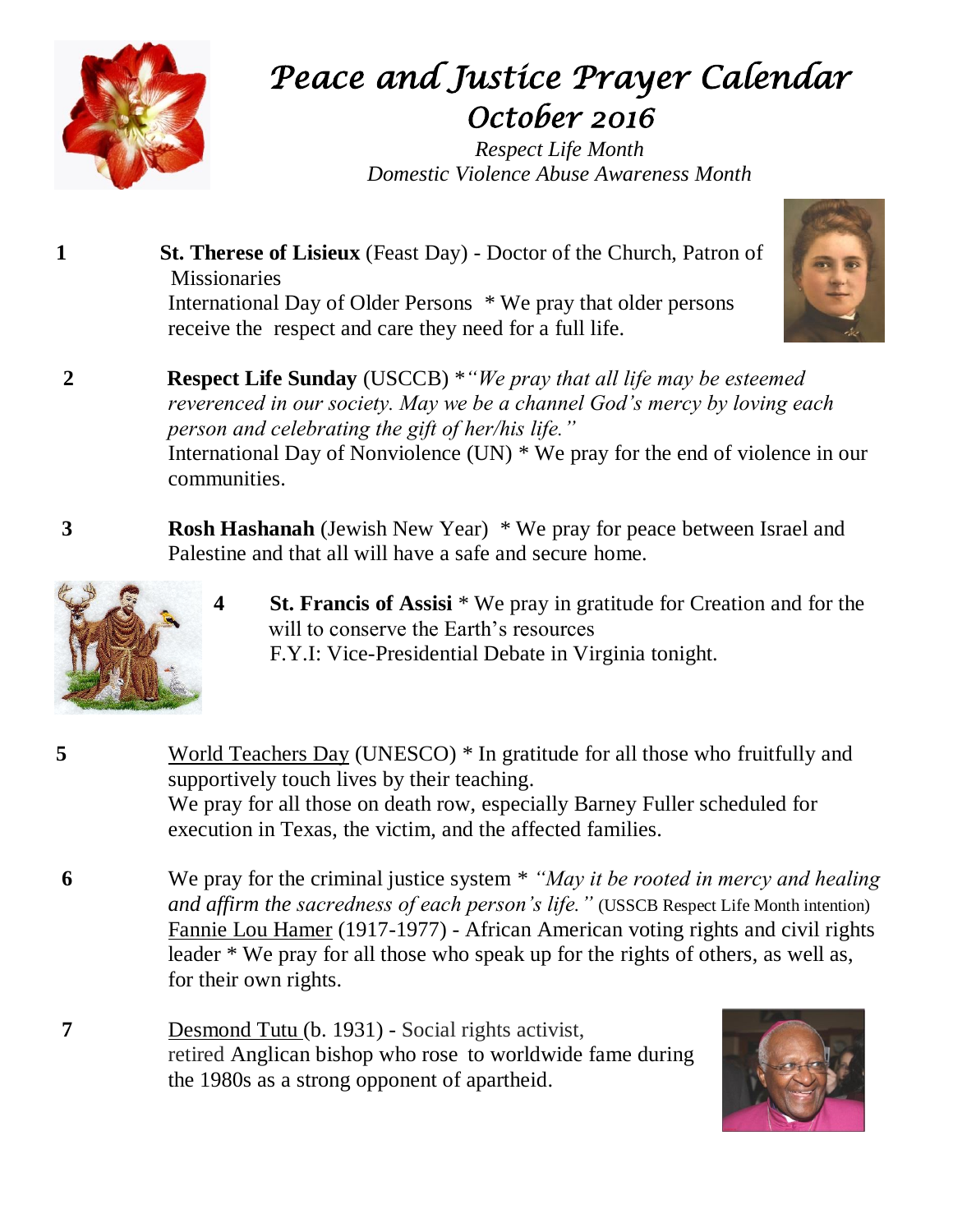**8** Jesse Jackson (b. 1941) – Founder if **P**eople **U**nited to **S**ave **H**umanity, Civil Rights leader **\*** We pray for all those striving to make the lives of others better.

**9** North Korea again tests nuclear weapon - September 2016 \* We pray for the elimination of all nuclear weapons. **Note:** Presidential debate in St. Louis tonight \* We pray for civil discourse and dialogue among all candidates for office.



**10** Columbus Day Observed (USA) - Indigenous Peoples Day \* We pray for all indigenous people, especially those struggling to keep their lands and culture, World Homeless Day & World Mental Health Day (WHO) We pray for the homeless and those struggling with mental health issues.

**11 St. John XXIII** (1881-1963) - Pope, Patron of Christian Communities and of those promoting peace; Initiated Vatican II which through its documents and actions brought the Church into the modern world. Eleanor Roosevelt (b. 1884) once said, "*A woman is like a tea bag - you can't tell how strong she is until you put her in hot water*." and Thich Nhat Hanh (b. 1926) once said, *"Because of your smile, you make life more beautiful."*

- 12 Dia la Raza South American/ Mexican Day of Indigenous People National Farmers Day \* We pray in atonement for the injustices experienced by the indigenous peoples of the Americas and in gratitude for farmers.
- 13 International Day for Disaster Reduction (UN) \* We pray for sensible Government policies regarding "fracking" and other actions which affect the environment. World Sight Day (**W**orld **H**ealth **O**rganization) \* We pray for those who are blind, especially due to malnutrition and war.
- **14** We pray for the more than 150 environmentalist murdered in 2015 and for the safety of all environmentalists voicing the concerns of the people to corporations and governments.





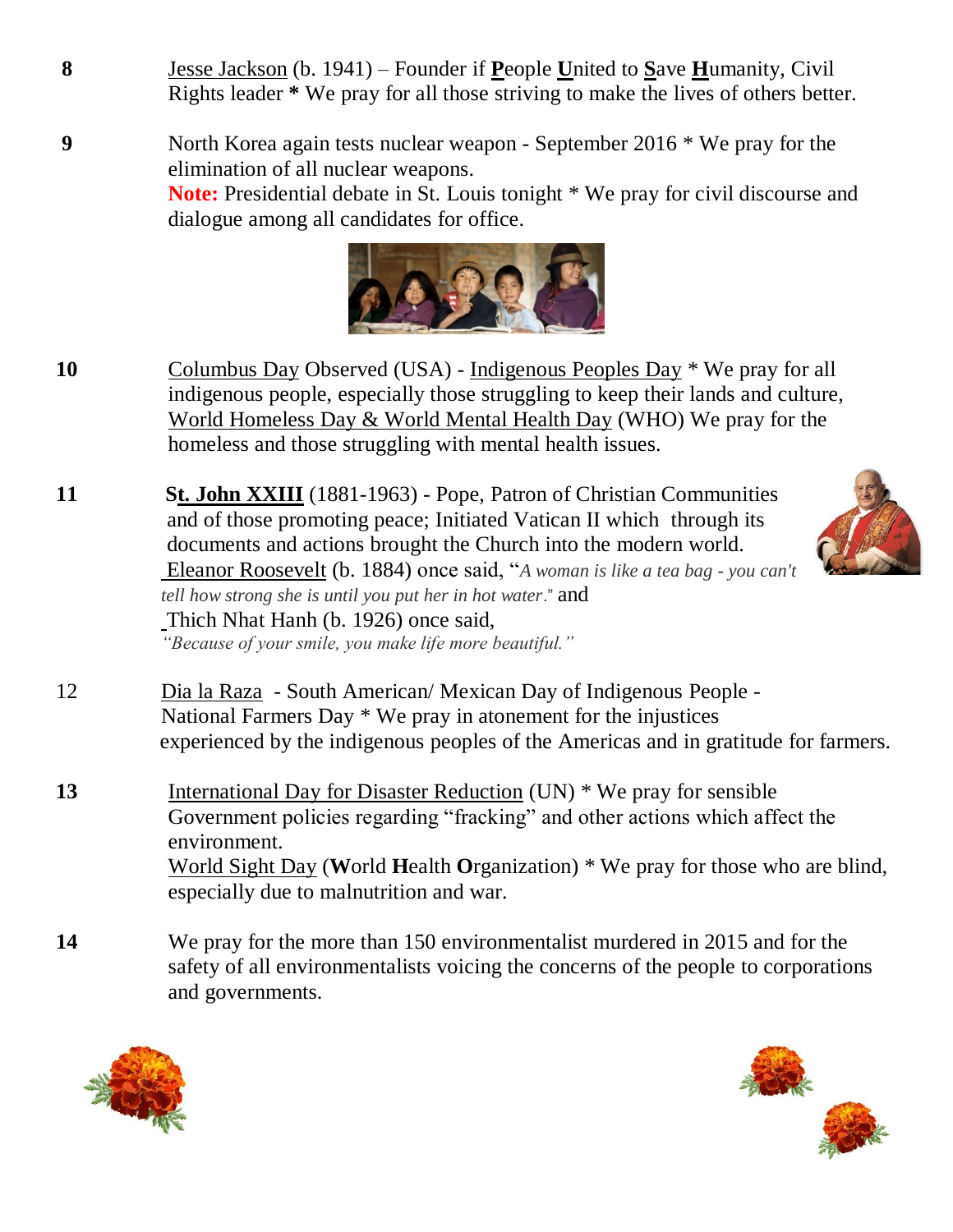

**15 St. Teresa of Avila** (1515-1582) - Doctor of the Church, Patron of persons with bodily ills, chess players, and persons ridiculed for their piety.

 We remember in gratitude all American Hispanics for their contributions to the culture and life of the United States as Hispanic- American Heritage month ends today.

**16** World Food Day (UN) – (Begun 1975) \* Theme *"Climate is Changing - Food and Agriculture Must Too."* \* We pray for all those responsible for the world's food and that all of us make stronger efforts to prevent the wasting of food.



- **17** International Day for the Eradication of Poverty (UN) \* We pray for the 1.2 billion people who must subsist on \$1.25 a day and for the end of poverty.
- **18 St. Luke -** Evangelist, author of the third Gospel & Acts of the Apostles \* May all of us spread the Gospel through our words and deeds. We pray for the repose of the souls of all victims of violence, especially Margaret Held, SSF and. Paula Merrill SCN murdered in Durant, MS, for all the people they served for 30 years, and for Mercy on the perpetrator Rodney Earl.



We pray for the end of the death penalty and for Terry Darnell Edwards scheduled for execution in Texas, the victim, and the affected families.

**Note:** Presidential debate tonight in Las Vegas \* We pray for civil discourse and dialogue among all candidates for office.

- **20 St. Paul of the Cross** \* We pray for all Passionist Priests, Brothers, and Sisters as they carry on the charism of St. Paul of the Cross
- **21** In this October which is Domestic Violence AwarenessMonth, we pray for all women, children, and elderly who are victims of domestic violence.
- **22** First telegraph line linking West & East coasts completed (1861) How far we have come since that time. \* In gratitude for all our means of communication and especially we pray "that Journalists, in carrying out their work, may always be motivated by respect for truth and a strong sense of ethics." (Pope Francis Monthly Intention)



**23 World Mission Sunday** \* We pray *"that World Mission Day may renew within all Christian communities, the joy of the gospel and the responsibility to announce it.*" (Pope Francis Monthly Intention)